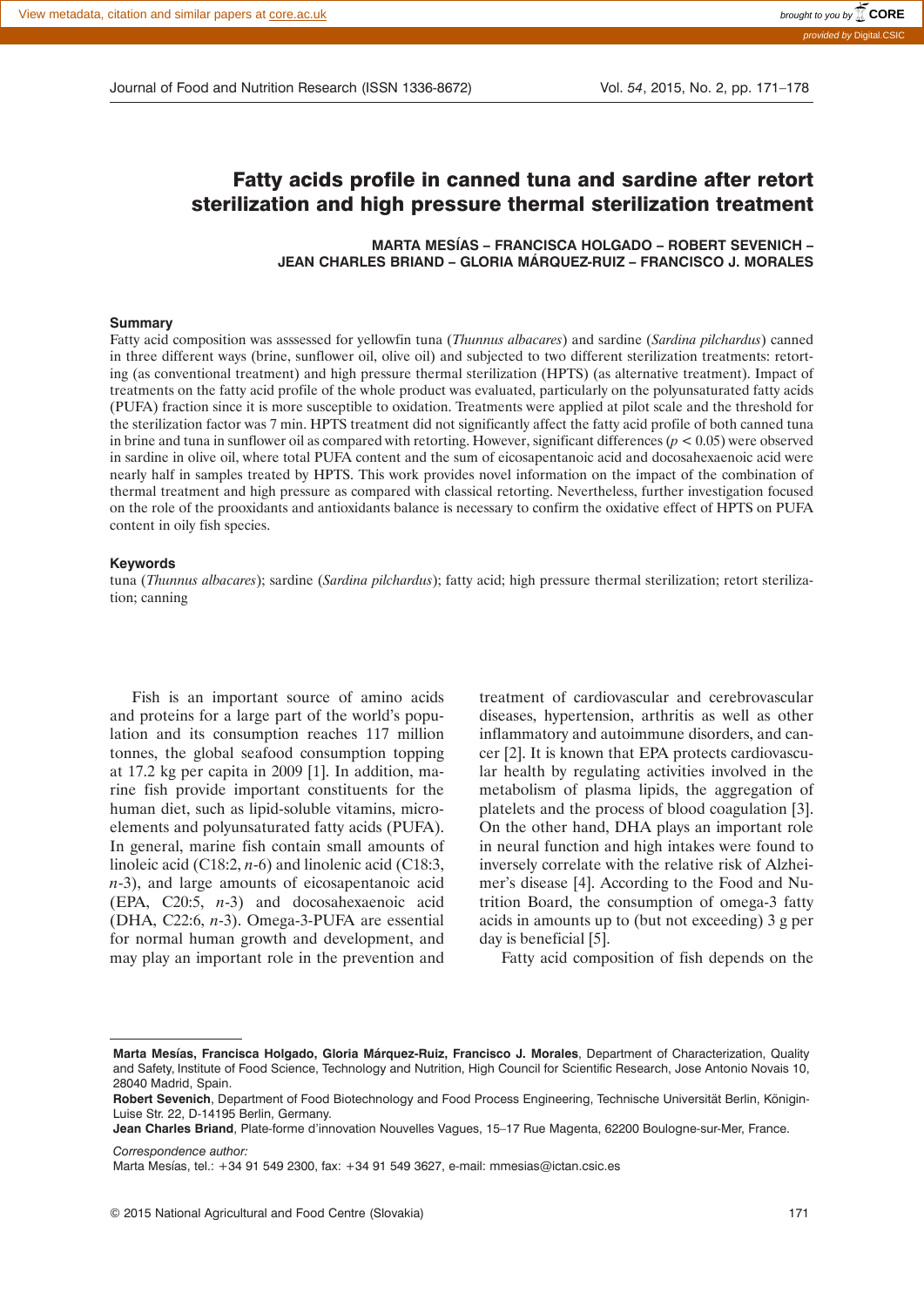species, individual, the catching season and the fishing ground, being influenced by environmental conditions and geographical effects [6, 7]. In addition, fatty acid composition may be conditioned by processing, which specifically regards PUFA content, since PUFA are especially susceptible to deterioration by oxidation and hydrolysis because of their high degree of unsaturation [8].

Tuna and sardine represent a large percentage of the total amount of marine fish captured. An important part of their capture is destined for making preserves, being canned in oils, in brine and in various sauces. Canning in particular is the most important way to preserve fish since this packing allows pasteurization and sterilization to ensure the stability of the product by devitalizing microorganisms. In the food industry, the common process used to achieve a sterile product is retort sterilization. This conventional treatment is associated with the application of high temperature for an extended period of time, thus guaranteeing appropriate devitalization of microorganisms but with the possibility of inducing deterioration of product quality. Furthermore, the food can be adversely affected in other ways resulting in undesirable sensorial and nutritional changes and specifically loss of heat-sensitive nutrients [9]. Particularly, PUFA are prone to oxidation under high temperatures, which may decrease the final quality of the product.

Over the past few years, some technologies have emerged, which have a potential to improve traditional thermal processing characteristics. Among them, high pressure thermal sterilization

| Samples                           | Ingredients                            | Weight<br>[g] | Percentage<br>[%] |  |
|-----------------------------------|----------------------------------------|---------------|-------------------|--|
|                                   | Raw tuna<br>(Thunnus albacares)        | 300           | 75                |  |
| Tuna<br>in brine (TB)             | Water                                  | 97            | 24.2              |  |
|                                   | Salt                                   | 3             | 0.7               |  |
|                                   | Total                                  | 400           | 100               |  |
| Tuna<br>in sunflower<br>oil (TSO) | Pre-cooked tuna<br>(Thunnus albacares) | 280           | 70                |  |
|                                   | Sunflower oil                          | 120           | 30                |  |
|                                   | Total                                  | 400           | 100               |  |
| Sardines<br>in olive oil<br>(SOO) | Sardines<br>(Sardina pilchardus)       | 280           | 70                |  |
|                                   | Olive oil                              | 120           | 30                |  |
|                                   | Salt                                   | <b>Traces</b> | <b>Traces</b>     |  |
|                                   | Total                                  | 400           | 100               |  |

**Tab. 1.** Recipes for the different canned fish samples.

Quantities are given for a 425 ml metal can.

(HPTS) may be an alternative to retort processing. In HPTS, a combination of pressures equal or higher than 600 MPa and temperatures approx. 90–121 °C is applied. These conditions facilitate the implementation of rapid, mainly uniform heating allowing sterilization of the food product but reducing the negative effects associated with the traditional thermal sterilization [10]. Several studies conducted on seafood using high pressure processing have concluded that this technology may be applied to these products to extend their shelf life [11]. However, it has also been found that the application of high pressure to certain foods such as meat and meat-like systems may lead to increased rates of lipid oxidation during subsequent aerobic storage of the food product [12]. As mentioned above, due to the high content of PUFA, lipids in fish are more susceptible to oxidation and, for this reason, changes induced by pressure may be significant. According to ANGSUPAN-ICH and LEDWARD [13], pressures above 400 MPa can accelerate lipid oxidation due to the release of free metal ions, while pressures of 600 MPa and 800 MPa markedly enhanced lipid oxidation. This subject has been recently revised by MEDINA-ME-ZA et al. [14].

The aim of the present study was to investigate the impact of retort sterilization (conventional treatment) and high pressure + high temperature (alternative treatment) on the fatty acid composition of two species of marine fish (tuna and sardine) canned in three different ways (in brine, in sunflower oil and in olive oil).

## **MATERIAL AND METHODS**

#### **Sample preparation**

Yellowfin tuna (*Thunnus albacares*) from Pacific Ocean, and sardine (*Sardina pilchardus*) from Mediterranean Sea were used for this study. Loins of tuna were frozen and stored at –18 °C for 10–12 weeks before processing. Fresh small whole sardines were rapidly frozen and stored at  $-18$  °C for 10–12 weeks before processing.

Samples were defrosted before processing and canned in 425 ml circular tin can coated with lacquers containing phenolic epoxy, epoxy and organosol (100 mm diameter). Recipes for the different canned fish are shown in Tab. 1. Tuna in brine was composed of raw pieces of yellowfin tuna put in brine. Tuna in sunflower oil was composed of pre-cooked pieces of yellowfin tuna put in sunflower oil. Sardine in olive oil was composed of headed/gutted small sardines put in olive oil. Manufacturing processes for the production of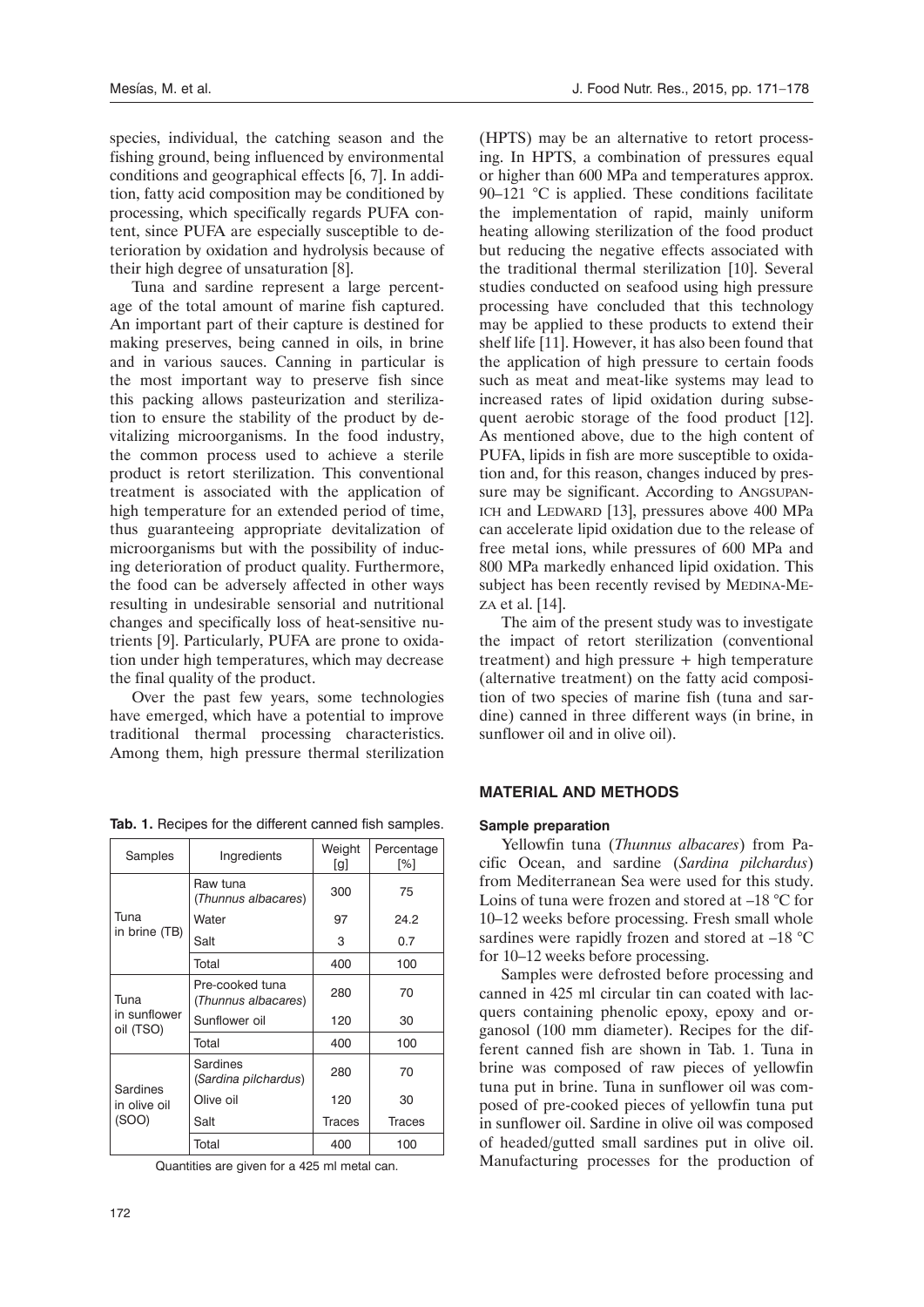tuna in brine and tuna in sunflower oil were similar, but that for tuna in oil included two additional steps, namely, cooking and cooling. Cooking was necessary to eliminate the water present in the flesh and to avoid formation of water-oil mixture in the final product. The cans were vacuum-sealed and subjected to retort sterilization and high pressure thermal sterilisation.

#### **Retort sterilization treatment**

Canned fish samples were sterilized  $(F<sub>0</sub> = 7$  min) in a retort at 116 °C for 60 min. Three separate batches of tuna and sardine were processed as collected in different seasons in order to estimate the variability in the process and to take into account possible variations of the composition of the fish associated with the seasonality of the raw material collection. Batch 1 was collected in November 2011, batch 2 in November 2012 and batch 3 in January 2013.

#### **High pressure thermal sterilization treatment**

HPTS treatment for canned fish samples was done as previously described by SEVENICH et al. [15]. Briefly, a high pressure unit U111 (Unipress, Warsaw, Poland), a laboratory-scale system, was used for the treatment of the samples. The temperature and time conditions selected for the treatment were 115 °C and 28 min of dwell time at 600 MPa, which represented an *F*0 value equivalent to conventional retorting of fish cans in the fish industry (7 min). Samples for high pressure treatment (Batch 4) were collected in December 2013.

## **Extraction and determination of fatty acids profile**

Processed samples were lyophilized before lipid extraction. Brine was removed before lyophilization, but the total content of tuna in sunflower oil and tuna in olive oil, including both fish and oil, was jointly lyophilized and analysed. Following grinding, lipid fraction of samples was extracted with chloroform/methanol [16]. Free fatty acid content in lipid extracts was determined by the Lowry and Tinsley method [17]. The determination of fatty acids profile in the extracted lipids was conducted by analysis of fatty acid methyl esters (FAME). FAME were prepared by base-catalysed transmethylation of the extracted lipids using 2 mol $\cdot$ 1<sup>-1</sup> KOH in methanol as described by IUPAC [18, 19].

#### **Gas chromatography**

FAME were analysed on a HP-6890 gas chromatograph (Hewlett Packard, Avondale, Pennsylvania, USA) equipped with a flame ionization

detector (FID). FAME were separated using HP Innowax capillary column  $(30 \text{ m} \times 0.25 \text{ mm}$  internal diameter,  $0.25 \mu m$  film thickness). The temperature programme used was: 180 °C for 2 min, followed by  $3^{\circ}$ C·min<sup>-1</sup> to an upper temperature of 230 °C and held there for 20 min. The temperatures of the injector and detector were held at 250 °C. Hydrogen was the carrier gas at a flow rate of 1 ml $\cdot$ min<sup>-1</sup> with a split ratio of 1:40. Individual fatty acids were identified on the basis of their retention times as compared to appropriate standards.

#### **Polyene index assessment**

The polyene index (*PI*) was calculated as the following fatty acid ratio [20]:

$$
PI = (CC20:5 + CC22:6)/CC16:0
$$
 (1)

where  $C_{C20:5}$  is the content of C20:5,  $C_{C22:6}$  is the content of C22:6 and  $C_{C16:0}$  is the content of C16:0.

## **Statistical analysis**

Statistical analyses were performed using Statgraphics Centurion XV (Herndon, Virginia, USA). Data were expressed as mean ± standard deviation. Values were calculated for each variable measured. Statistical confidence was given by Student's *t*-test at a 95% confidence level, therefore differences were considered to be significant at  $p < 0.05$ .

### **RESULTS AND DISCUSSION**

In the present study, three canned fish products were selected for evaluating their fatty acids profile: tuna in brine, tuna in sunflower oil and sardine in olive oil. These products were selected because they are representative of the European market. Nutrient content per 100 grams of each food model is presented in Tab. 2. Samples were subjected to classical retorting and HPTS as a novel technique. The fatty acid composition in each sample after these two processes was compared. Due to this selection of food models, it was possible to observe different compositions and variations because of species (tuna and sardine in vegetable oils) and toppings (tuna in brine/tuna in oil).

The major difficulty encountered in canned fish production is the seasonality of the raw material. This is due to the variation of the composition of the fish throughout the year. This phenomenon is observed in all species but it is more significant for fat fish during the spawning period or migra-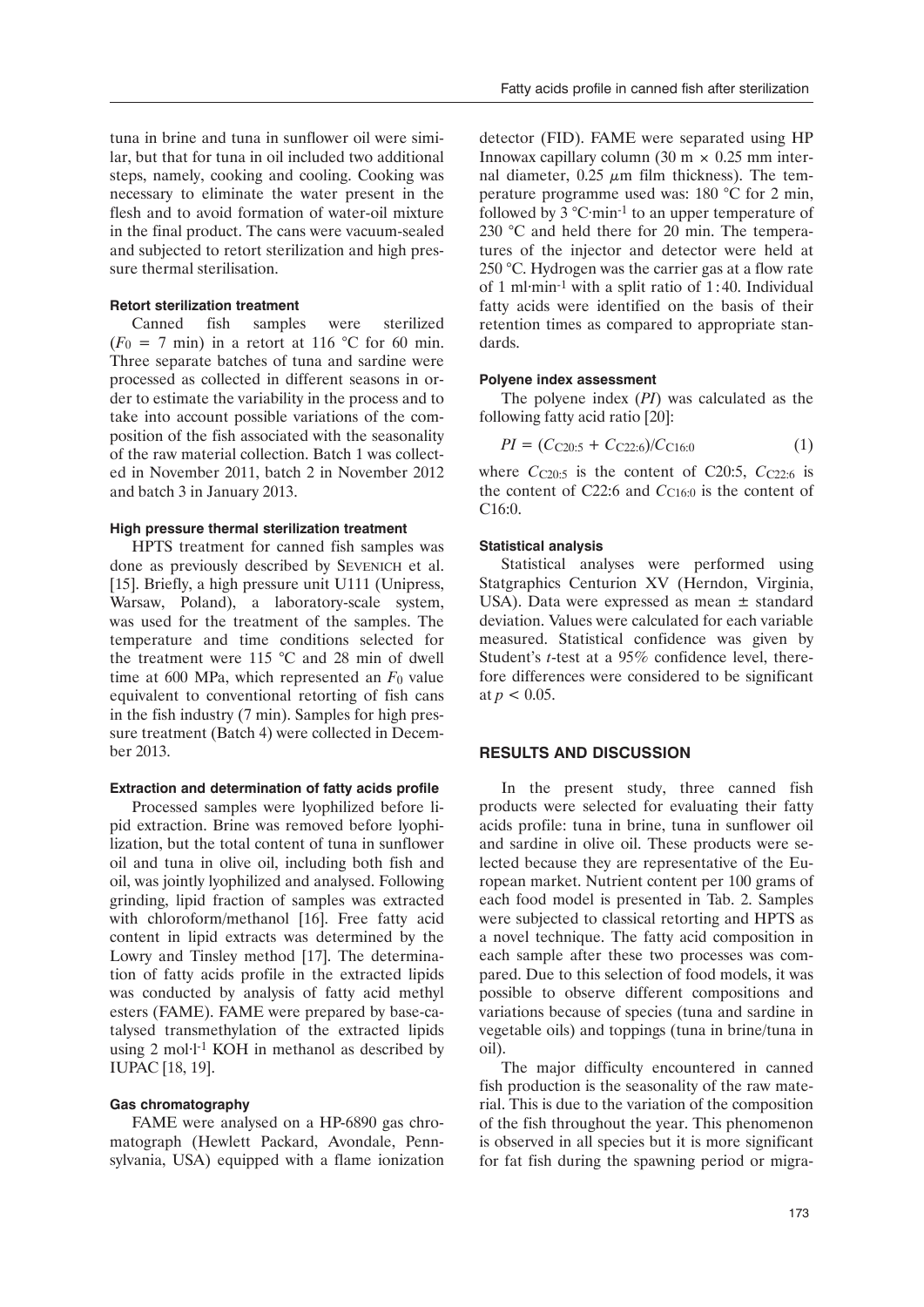|  | <b>Tab. 2. Nutrient content</b> |  |                                   |
|--|---------------------------------|--|-----------------------------------|
|  |                                 |  | per 100 grams of each food model. |

| <b>Nutrients</b>  | ТB   | TSO  | <b>SOO</b> |
|-------------------|------|------|------------|
| Energy [kcal]     | 121  | 180  | 190        |
| Energy [kJ]       | 506  | 752  | 794        |
| Protein [g]       | 26.1 | 25   | 21.7       |
| Lipid [g]         | 1.9  | 10.8 | 12.9       |
| Carbohydrates [g] | 0    | 0    | 0          |
| Sodium [mg]       | 400  | 290  | 300        |
| Vitamin C [mg]    |      | U    |            |

TB – tuna in brine, TSO – tuna in sunflower oil, SOO – sardines in olive oil.

tions. Variations of composition mainly affect water and fat fractions, since these components may represent approx. 80% of the composition of the flesh. Water and fat compensate for each other and involve variation of the composition and technological properties of the food product. To take into account possible variations related to seasonality, different batches of both tuna and sardine collected in different seasons were produced and an average of the results observed was calculated

in this study. Following the extraction of lipids in canned fish samples, content of free fatty acids was determined and values as low as  $0.4$ – $0.6\%$ were found.

Tab. 3 shows the fatty acid methyl ester profiles found, obtained after transmethylation of the extracted lipids using 2 mol·l<sup>-1</sup> KOH in methanol, the values being expressed as percentages of total fatty acid methyl esters. In the samples of canned tuna in brine, seventeen fatty acid methyl esters were identified. The global profile was similar to the levels given for fresh tuna by Tables of Food composition [21].

The major fatty acids were C16:0; C18:0; C18:1, *n*-9; EPA (C20:5, *n*-3) and DHA (C22:6, *n*-3). These fatty acids accounted for approx. 80% of total fatty acids. Similar profiles were reported in studies on other tuna species [22, 23] or bonito [7]. The major saturated fatty acid was palmitic acid (C16:0), content of which varied from 15.9% to 16.9% after high pressure and retort sterilization, respectively. These values were in line with those found by MOREIRA et al. [24] and MAIA et al*.* [25] in several species of farm and freshwater fishes. Content of stearic acid (C18:0) ranged from 5.9% (high pressure) to 8.5% (retorting). These values

| <b>FAME</b> [%] | Tuna in brine  |                | Tuna in sunflower oil |                | Sardines in olive oil       |                       |
|-----------------|----------------|----------------|-----------------------|----------------|-----------------------------|-----------------------|
|                 | Retort         | <b>HPTS</b>    | Retort                | <b>HPTS</b>    | Retort                      | <b>HPTS</b>           |
| C14:0           | $1.4 \pm 0.4$  | $1.5 \pm 0.1$  | $0.1 \pm 0.0$         | $0.1 \pm 0.0$  | $1.5 \pm 0.2$               | $1.4 \pm 0.0$         |
| C15:0           | $0.7 \pm 0.2$  | $0.5 \pm 0.0$  | $0.0 \pm 0.0$         | $0.1 \pm 0.0$  | $0.1 \pm 0.0$               | $0.1 \pm 0.0$         |
| C16:0           | $16.9 \pm 2.9$ | $15.9 \pm 0.2$ | $4.8 \pm 0.2$         | $5.1 \pm 0.4$  | $13.4 \pm 0.3$              | $13.2 \pm 0.0$        |
| $C16:1, n-7$    | $3.2 \pm 1.1$  | $2.9 \pm 0.5$  | $0.1 \pm 0.0$         | $0.2 \pm 0.1$  | $2.3 \pm 0.4$               | $1.9 \pm 0.0$         |
| C17:0           | $1.1 \pm 0.2$  | $1.3 \pm 0.2$  | $0.0 \pm 0.0$         | $0.0 \pm 0.0$  | $0.2 \pm 0.1$               | $0.2 \pm 0.0$         |
| $C17:1, n-9$    | $0.7 \pm 0.2$  | $0.7 \pm 0.0$  | $0.0 \pm 0.0$         | $0.1 \pm 0.0$  | $0.2 \pm 0.0$               | $0.2 \pm 0.0$         |
| C18:0           | $8.5 \pm 2.3$  | $5.9 \pm 0.1$  | $3.7 \pm 0.0$         | $2.1 \pm 2.3$  | $3.5 \pm 0.2$               | $3.4 \pm 0.0$         |
| $C18:1, n-9$    | $23.9 \pm 6.1$ | $28.9 \pm 0.2$ | $55.9 \pm 2.0$        | $59.9 \pm 2.5$ | $60.6 \pm 1.4$ <sup>a</sup> | $65.8 \pm 0.1$ b      |
| $C18:2, n-6$    | $4.1 \pm 4.0$  | $4.4 \pm 0.3$  | $33.8 \pm 1.8$        | $30.9 \pm 1.3$ | $4.8 \pm 0.8$               | $5.6 \pm 0.0$         |
| $C18:3, n-3$    | $0.3 \pm 0.0$  | $0.3 \pm 0.0$  | $0.2 \pm 0.0$         | $0.1 \pm 0.0$  | $0.7 \pm 0.2$               | $0.8 \pm 0.0$         |
| $C18:4, n-3$    | $0.5 \pm 0.0$  | nd             |                       |                |                             |                       |
| $C20:1, n-9$    | $1.3 \pm 1.1$  | $2.8 \pm 0.0$  | $0.2 \pm 0.0$         | $0.3 \pm 0.1$  | $1.5 \pm 0.1$               | $1.4 \pm 0.0$         |
| $C22:1, n-11$   | $0.7 \pm 0.0$  | nd             | nd                    | $0.1 \pm 0.1$  | nd                          | $1.5 \pm 0.0$         |
| $C20:4, n-6$    | $2.3 \pm 0.3$  | nd             |                       |                | $0.2 \pm 0.0$               | nd                    |
| $C20:5, n-3$    | $3.7 \pm 1.6$  | $4.5 \pm 0.1$  | $0.6 \pm 0.3$         | $0.1 \pm 0.1$  | $2.6 \pm 0.5$               | $1.7 \pm 0.0$         |
| $C22:5, n-3$    | $1.4 \pm 0.4$  | nd             | $0.3 \pm 0.1$         | nd             | $0.4 \pm 0.2$               | nd                    |
| $C22:6, n-3$    | $22.8 \pm 7.3$ | $21.7 \pm 0.1$ | $0.2 \pm 0.0$         | $0.5 \pm 0.1$  | $3.8 \pm 0.6^a$             | $1.6 \pm 0.1^{\circ}$ |

**Tab. 3.** Fatty acid methyl ester composition of lipids extracted from canned fish samples subjected to retorting and high pressure thermal sterilization treatment.

Results are mean  $\pm$  standard deviation. For retorted samples, values are the mean of the analysis of three different batches. For samples treated by high pressure, values are means of three different analyses of the same batch.

Different letters in the same canned fish sample mean significant differences among the treatments (*p* < 0.05)

FAME – fatty acid methyl esters (percentage of total FAME is given), HPTS – high pressure thermal sterilization, nd – not detected.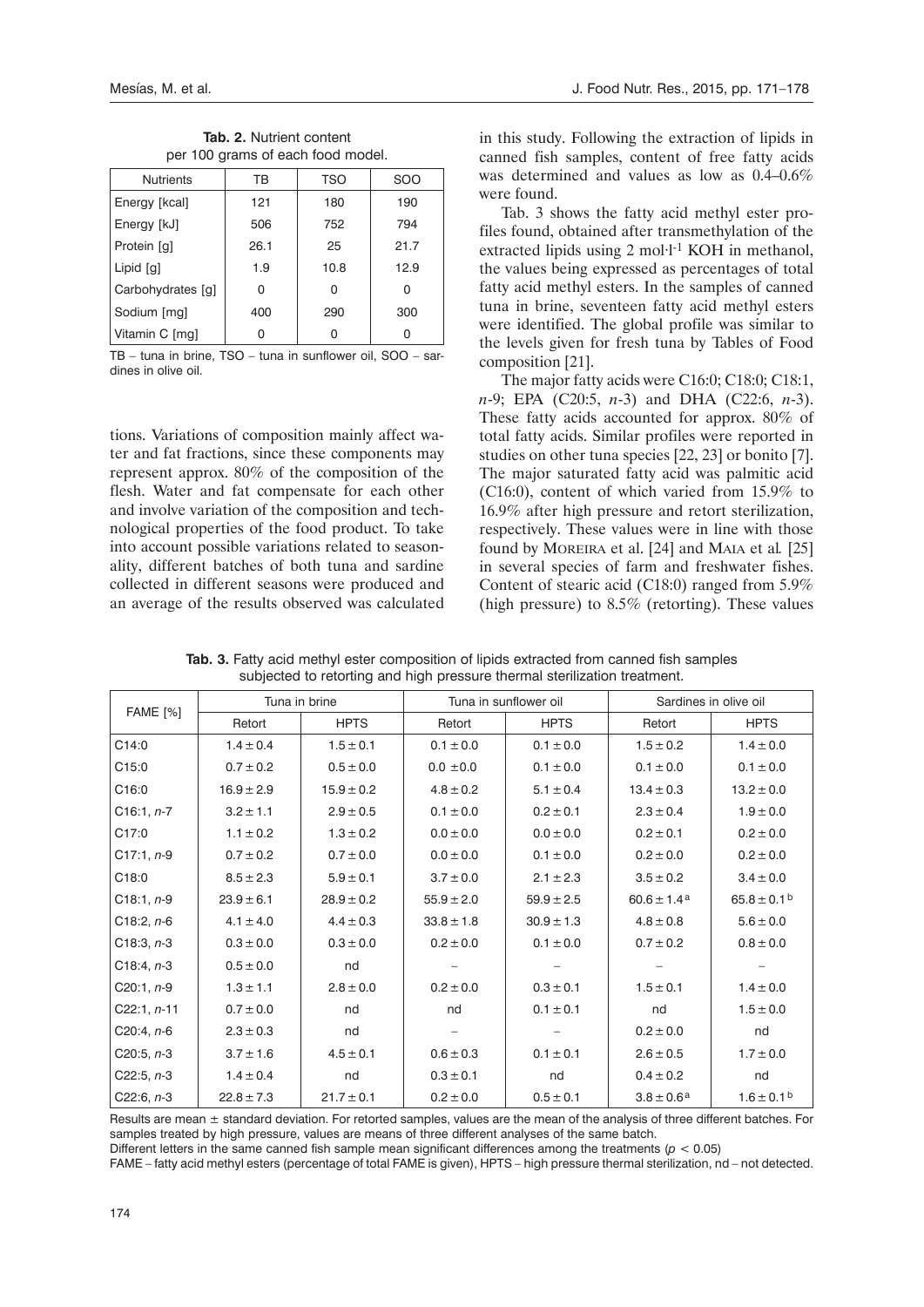| <b>FAME [%]</b> | Tuna in brine  |                | Tuna in sunflower oil |                            | Sardines in olive oil |                            |
|-----------------|----------------|----------------|-----------------------|----------------------------|-----------------------|----------------------------|
|                 | Retort         | <b>HPTS</b>    | Retort                | <b>HPTS</b>                | Retort                | <b>HPTS</b>                |
| <b>SFA</b>      | $26.4 \pm 7.7$ | $25.2 \pm 0.2$ | $8.6 \pm 0.2a$        | $7.3 \pm 1.8$ <sup>b</sup> | $18.8 \pm 0.4$        | $18.3 \pm 0.0$             |
| <b>MUFA</b>     | $29.4 \pm 5.6$ | $35.3 \pm 0.3$ | $56.3 \pm 2.0$        | $60.6 \pm 2.8$             | $64.6 \pm 1.3a$       | $70.8 \pm 0.1$ b           |
| <b>PUFA</b>     | $34.9 \pm 6.8$ | $31.0 \pm 0.2$ | $35.0 \pm 2.0$        | $31.6 \pm 1.0$             | $12.6 \pm 1.2a$       | $9.7 \pm 0.0$ <sup>b</sup> |
| $EPA + DHA$     | $26.5 \pm 8.8$ | $26.3 \pm 0.1$ | $0.5 \pm 0.4$         | $0.6 \pm 0.2$              | $6.5 \pm 0.6a$        | $3.3 \pm 0.1$ b            |
| Polyene index   | $1.6 \pm 0.6$  | $1.6 \pm 0.0$  | $0.2 \pm 0.0$         | $0.1 \pm 0.0$              | $0.5 \pm 0.0$ a       | $0.2 \pm 0.0$              |

**Tab. 4.** Summary of the fatty acid methyl ester (FAME) composition and polyene index of lipids extracted from canned fish samples subjected to retorting and high pressure thermal sterilization (HPTS) treatment.

Results are mean ± standard deviation. For retorted samples, values are the mean of the analysis of three different batches. For samples treated by high pressure, values are means of three different analyses of the same batch.

Different letters in the same canned fish sample mean significant differences among the treatments (*p* < 0.05).

FAME – fatty acid methyl esters (percentage of total FAME is given), HPTS – high pressure thermal sterilization, SFA – saturated fatty acids, MUFA – monounsaturated fatty acids, PUFA – polyunsaturated fatty acids, EPA – eicosapentanoic acid, DHA – docosahexaenoic acid.

were similar to those described for marine species and Brazilian fishes [24, 26], and higher than 2.1% reported by MENDEZ et al. [27] for fishes from Río de la Plata. The rest of the saturated fatty acids (C14:0, C17:0 and C15:0) were present in minor quantities. Among the monounsaturated fatty acids (MUFA), oleic acid (C18:1) was found to be the major constituent (23.9% and 28.9% in samples treated by retort and high pressure, respectively) in a similar way to the results presented by several authors for different freshwater fishes [23, 24, 26, 27]. Concerning PUFA, the principal components were EPA (3.7–4.5%) and DHA (21.7–2.8%), in a higher proportion when compared with other marine species [28]. Similar results were observed in farmed and wild specimens of tuna, where the sum of these fatty acids reached approx. 19% and 22%, respectively [23]. According to RAVICHANDRAN et al*.* [29], lipids of marine fishes are characterized by higher levels of DHA in comparison with EPA, which agrees with the results observed in the samples of canned tuna in brine.

In Tab. 4, fatty acid composition is summarized, according to the degree of unsaturation, in groups of saturated, monounsaturated and polyunsaturated fatty acids, and specifically *n*-3 PUFA, i.e., EPA and DHA. The application of HPTS, when compared with conventional heating, did not significantly affect the lipid profile of canned tuna in brine. The minor differences observed between treatments could be attributed to variability among batches, which might have included different species and seasonality. Thus, samples subjected to retorting presented higher variability since they were obtained from three different batches. Data expressed as polyene index did not show significant differences in these samples.

In the samples of canned tuna in sunflower oil, fifteen fatty acids were identified (Tab. 3). As expected, the profile of fatty acids was conditioned by the composition of oil since the content of the can was taken as a whole. It is known that the major fatty acid in sunflower oil is linoleic acid (C18:2)  $(-62\%)$ , followed by oleic acid (C18:1)  $(-25%)$  [21]. The highest contents were observed for C18:1 (55.9% and 59.9% in samples treated by retorting and high pressure, respectively), which reflected the contribution of both the sunflower oil and tuna lipids. Linoleic acid was the second major fatty acid, ranging from 30.9% to 33.8%, whereas the rest of fatty acids, with the exception of C16:0 and C18:0, were found in very small proportions. Due to the high contents of C18:1 and C18:2 in these samples, the proportion of EPA and DHA (approx.  $1\%$ ) was lower than that found in tuna in brine. Again, no significant differences were found between fatty acids in the samples subjected to the different treatments and hence the sterilization method apparently did not affect the profile of fatty acids in tuna in sunflower oil. Polyene index, therefore, did not show significant differences (Tab. 4).

The composition of fatty acids of sardine in olive oil was also conditioned by the fatty acid composition of the vegetable oil. In these samples, fifteen fatty acids were identified (Tab. 3), the profile of fatty acids being similar to that previously shown for sardines canned in olive oil [30]. Olive oil is characterized by a high content of oleic acid (C18:1)  $(-69\%)$ , followed by important proportions of C16:0 ( $\sim$ 12%) and C18:2 ( $\sim$ 10%) [21]. These proportions were very close to those found in samples of sardine in olive oil. Oleic acid represented  $\sim 60\%$  of total fatty acids in the retorted batches, whereas high pressure treated samples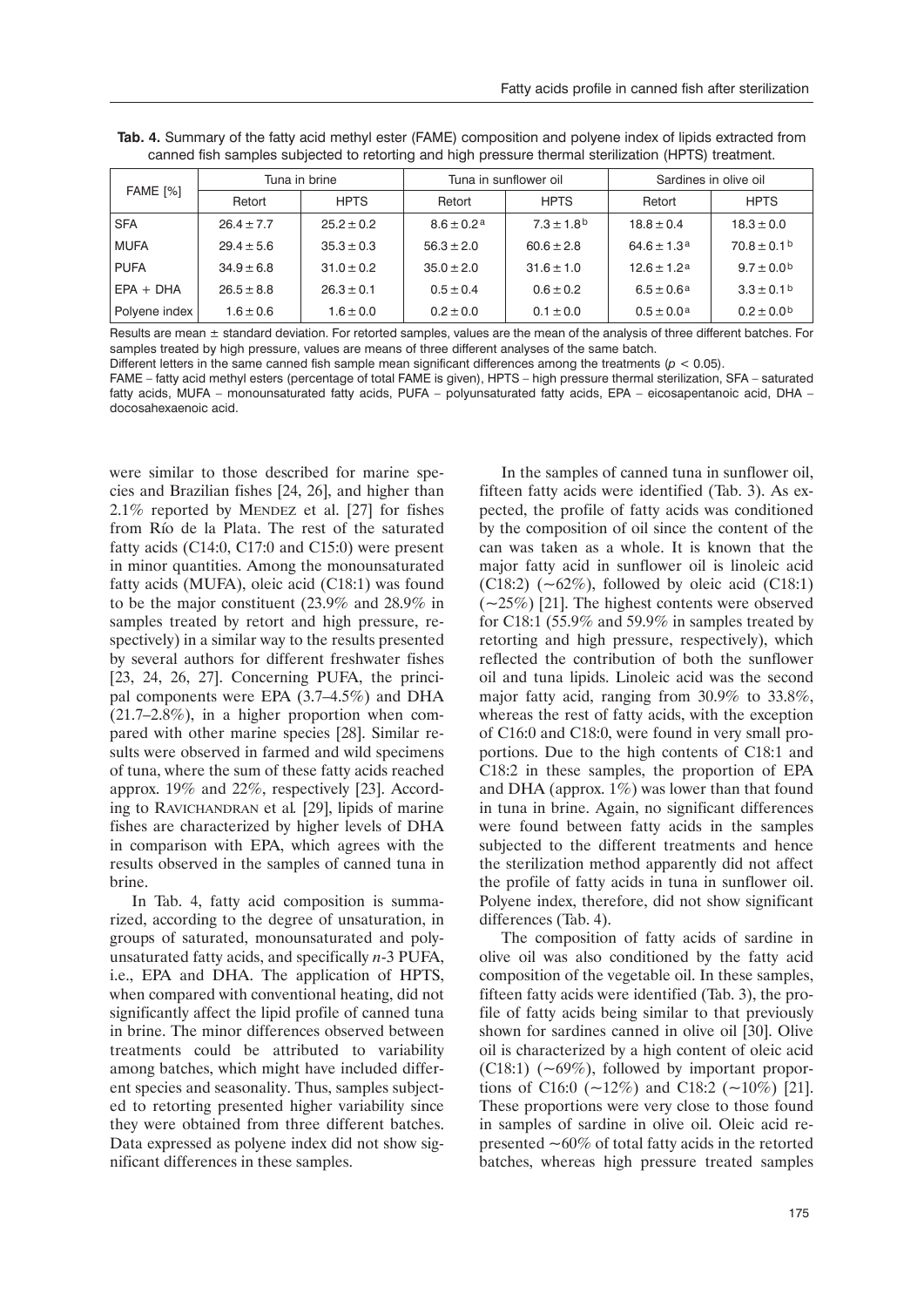showed a significantly higher content (65.8%). Regarding the proportions of C16:0 and C18:2, the percentages ranged between 13.2% and 13.4%, and between 4.8% and 5.6%, respectively. Values for EPA and DHA, characteristic of marine fish, varied from 3.3% to 6.5%. Small differences were observed among the different batches in retorted samples, which agreed with the observations of BADOLATO et al. [31], who indicated that, although lipid levels in sardines can vary with seasonality, the fatty acids profile did not significantly change. Significant differences were observed in the total PUFA content and also in the sum of EPA and DHA when sardine subjected to the different sterilization treatments were compared. In this regard, samples treated by HPTS showed the lowest content and, consequently, the MUFA proportion in this latter group of samples was significantly higher when compared with retorted sardine. Polyene index also showed significant differences between treatments  $(p < 0.05)$ , being the high pressure + high temperature treated samples, which denotes the higher lipid alteration (Tab. 4).

The literature data regarding the effect of high pressure treatment on lipid oxidation are controversial [14] and especially the potential consequences of the novel combination of high pressure + heat treatment are not evaluated in a way as they are in the present study. ANGSUPANICH and LEDWARD [13] observed changes in lipid oxidation in cod muscle treated by pressure above 400 MPa, whereas no effects were observed at 200 MPa. Conversely, CHEVA-LIER et al. [32] reported that the oxidative stability of lipids in turbot (*Scophthalmus maximus*) muscle was particularly affected beyond 180 MPa. Pronounced effects were observed in mackerel muscle lipids after high pressure treatments, attributed to intrinsic components of muscle that can enhance lipid oxidation [33]. In fact, high pressure may induce denaturation of heme proteins in muscle, which facilitates a higher exposure to the catalytical heme group [34] and to the iron ions released to the medium [35]. It is well known that certain metal ions may play an important role in promoting autoxidation of lipids in pressurized fish meat [36].

As mentioned above, lower proportions of PUFA were also observed in samples of tuna in brine and tuna in sunflower oil treated by high pressure as compared with their counterpart retorted samples, although such differences were only significant in sardine canned in olive oil. Mineral composition was previously found higher in canned sardine than in canned tuna, including iron content [21], which might have promoted lipid oxidation in high pressure-treated sardine and justify why these significant effects were not observed in the tuna samples. Anyway, many other factors may have contributed to the results obtained, such as the variability among the batches and possible differences in the content of prooxidants and antioxidants.

## **CONCLUSIONS**

In this paper, the fatty acid composition of yellowfin tuna (*Thunnus albacares*) and sardine (*Sardina pilchardus*) canned in three different ways (in brine, in sunflower oil and in olive oil) and subjected to two different sterilization treatments (retort heating, as conventional treatment, and high pressure thermal sterilization, as alternative treatment) was investigated. Tuna subjected to retort sterilization and HPTS presented similar fatty acid profiles, and no significant differences were observed in EPA and DHA contents, which are the fatty acids most susceptible to deterioration by oxidation due to their high degree of unsaturation. However, significant differences were found in sardine canned in olive oil, where total PUFA content and the sum of EPA and DHA were lower in samples treated by HPTS ( $p < 0.05$ ). These results suggest that combination of high pressure + high temperature could promote lipid oxidation. This fact may be explained by the higher mineral content of canned sardine in comparison with canned tuna, which during HPTS treatment may promote lipid degradation. Nevertheless, further investigation with other oily fish species canned with refined vegetable oils is required to confirm the potential oxidative effect of HPTS on EPA + DHA contents.

#### **Acknowledgements**

This research was funded by EU-FP7-265558 PROMETHEUS project.

## **REFERENCES**

- 1. The state of world fisheries and aquaculture 2010. Rome : Food and Agriculture Organization of the United Nations, 2010. ISBN 978-92-5-106675-1. <http://www.fao.org/docrep/013/i1820e/i1820e.pdf>
- 2. Simopoulos, A. P.: Omega-3 fatty acids in health and disease and growth and development. American Journal of Clinical Nutrition, *54*, 2001, pp. 438–463. <http://ajcn.nutrition.org/content/54/3/438.full. pdf+html>
- 3. Leaf, A. Kang, J. X.: Omega-3 fatty acids and cardiovascular disease. In: Simopoulos, A. P. –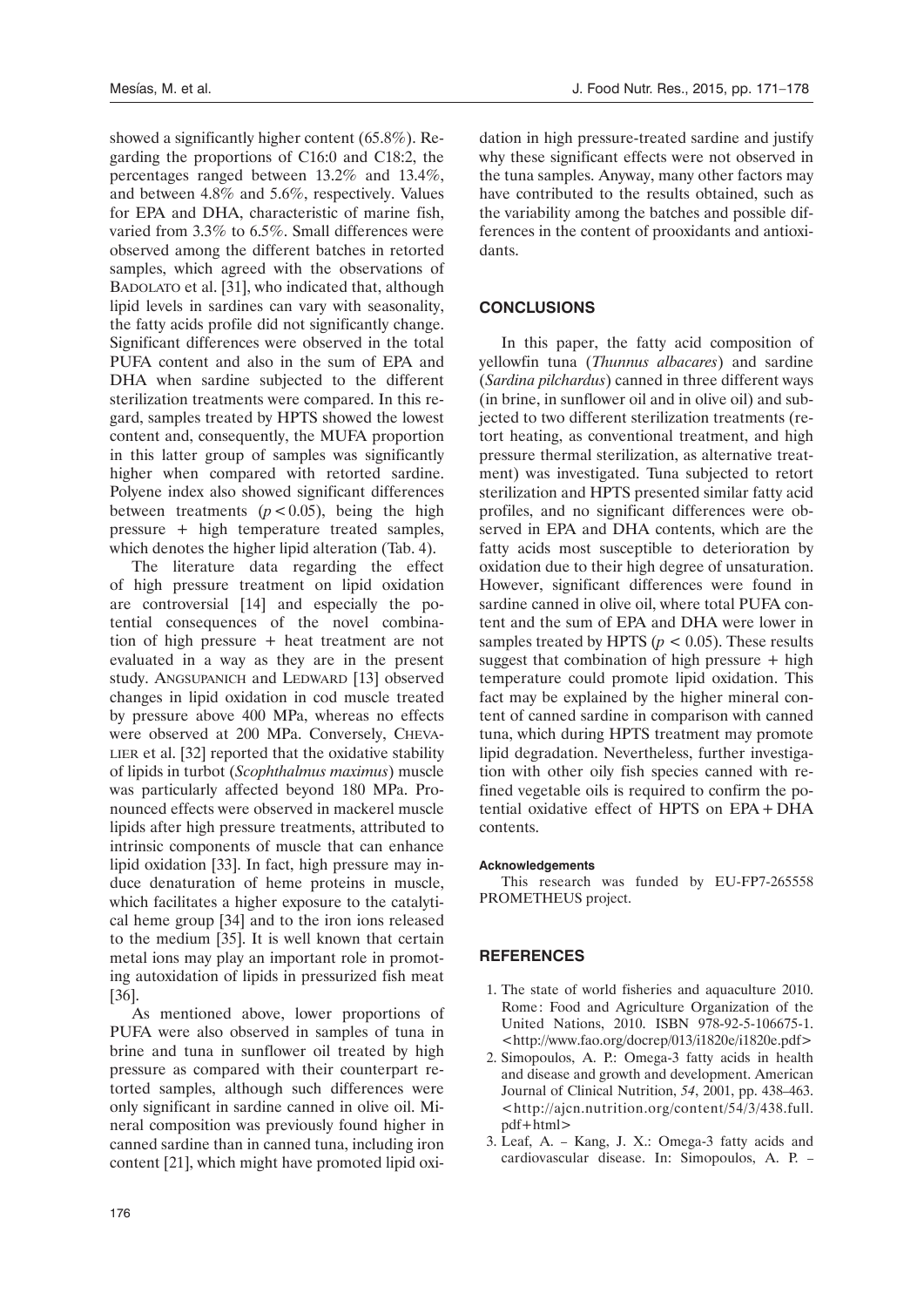Pavlou, K. N. (Ed.): Nutrition and fitness: Diet, genes, physical activity and health. World Review of Nutrition and Dietetics. Vol. 89. Basel : Karger, 2001, pp. 161–172. DOI: 10.1159/000059783.

- 4. Morris, M. C. Evans, D. A. Bienias, J. L. Tangney, C. C. – Bennett, D. A. – Wilson, R. S. – Aggarwal, N. – Schneider, J.: Consumption of fish and *n*-3 fatty acids and risk of incident Alzheimer disease. Archives of Neurology, *60*, 2003, pp. 940–946. <http://www.uvm.edu/~rsingle/stat380/ F04/papers/Morris%2BArchNeurol-2003\_Fish-APOE%2BAlzheimers.pdf>
- 5. Dietary reference intakes for energy carbohydrate, fiber, fat, fatty acids, cholesterol, protein, and amino acids. Washington, D.C. : The National Academies Press, 2002. ISBN 978-0-309-08525-0.
- 6. Varela, G. Pérez, M. Ruiz-Roso, B.: Composition of fat from fish, due to seasonality and industrial and culinary processing. Bibliotheca Nutritio et Dieta, *46*, 1990, pp. 104–109.
- 7. Saito, H. Ishihara, K. Murase, T.: The fatty acid composition in Tuna (Bonito, *Euthynnus pelamis*) caught at three different localities from tropics to temperate. Journal of the Science of Food and Agriculture, *73*, 1997, pp. 53–59. DOI: 10.1002/(SICI)1097-0010(199701)73:1<53::AID-JSFA707>3.0.CO;2-5.
- 8. Gunstone, F. D. Norris, F. P. (Ed.): Lipids in foods. New York: Pergamon Press, 1983. ISBN: 0080254993, ISBN: 9780080254999.
- 9. Awuah, G. B. Ramaswamy, H. S. Economides, A.: Thermal processing and quality: Principles and overview. Chemical Engineering and Processing, *46*, 2007, pp. 584–602. DOI: 10.1016/j.cep.2006.08.004.
- 10. Hogan, E. Kelly, A. L. Sun, D. W: High pressure processing of foods: an overview. In: Sun, D. W. (Ed.): Emerging technologies for food processing. California : Elsevier Academic Press, 2005, pp. 3–31. ISBN: 978-0-12-411479-1.
- 11. Lakshmanan, R. Piggott, J. R. Paterson, A.: Potential applications of high pressure for improvement in salmon quality. Trends in Food Science and Technology, *14*, 2003, pp. 354–363. DOI: 10.1016/ S0924-2244(03)00121-3.
- 12. Cheah, P. B. Ledward, D. A.: Catalytic mechanism of lipid oxidation following high pressure treatment in pork fat and meat. Journal of Food Science, *62*, 1997, pp. 1135–1139. DOI: 10.1111/j.1365-2621.1997. tb12229.x.
- 13. Angsupanich, K. Ledward, D. A.: High pressure treatment effects on cod (*Gadus morhua)* muscle. Food Chemistry, *63*, 1998, pp. 39–50. DOI: 10.1016/ S0308-8146(97)00234-3.
- 14. Medina-Meza, I. G. Barnaba, C. Barbosa-Cánovas, G. V.: Effects of high pressure processing on lipid oxidation: A review. Innovative Food Science and Emerging Technologies, *22*, 2014, pp. 1–10. DOI: 10.1016/j.ifset.2013.10.012.
- 15. Sevenich, R. Bark, F. Crews, C. Anderson, W. Pye, C. – Riddellova, K. – Hradecky, J. – Moravcova, E. – Reineke, K. – Knorr, D.: Effect of high pressure thermal sterilization on the forma-

tion of food processing contaminants. Innovative Food Science and Emerging Technologies, *20*, 2013, pp. 42–50. DOI: 10.1016/j.ifset.2013.07.006.

- 16. OECD guidelines for testing chemicals: Proposal for updating guideline 305. Bioconcentration: Flow-through fish test. Paris : OECD Publication Office, 1996. <http://www.epa.gov/scipoly/sap/ meetings/2008/october/305\_bioconcentration\_flowthrough fish test.pdf>
- 17. Lowry, R. Tinsley, I.: Rapid colorimetric determination of free fatty acids. Journal of the American Oil Chemists' Society, *53*, 1976, pp. 470–472.
- 18. IUPAC Method 2.301. Preparation of the fatty acid methyl esters. In: Standard methods for the analysis of oils, fats and derivatives. Oxford : Pergamon, 1992.
- 19. IUPAC Method 2.302. Gas–liquid chromatography of fatty acid methyl esters. In: Standard Methods for the Analysis of Oils, Fats and Derivatives. Oxford : Pergamon, 1992.
- 20. Lubis, Z. Buckle, K. A.: Rancidity and lipid oxidation of dried-salted sardines. International Journal of Food Science and Technology, *25*, 1990, pp. 295–303. DOI: 10.1111/j.1365-2621.1990.tb01085.x.
- 21. Moreiras, O. Carbajal, A. Cabrera, L. Cuadrado, C. (Ed.): Tablas de composición de alimentos. Madrid: Grupo Anaya Comercial, 2013. ISBN: 8436823915, ISBN: 9788436823912.
- 22. Aubourg, S. Gallardo, J. M. Medina, I.: Changes in lipids during different sterilizing conditions in canning albacore (*Thunnus alalunga*) in oil. International Journal of Food Science and Technology, 32, 1997, pp. 427–431. DOI: 10.1046/j.1365-2621.1997.00131.x.
- 23. Popovic, N. T. Kozacinski, L. Strunjak-Perovic, I. Coz-Rakovac, R. – Jadan, M. – Cvrtila-Fleck, Z. – Barisic, J.: Fatty acid and proximate composition of bluefin tuna (*Thunnus thynnus*) muscle with regard to plasma lipids. Aquaculture Research, *43*, 2012, pp. 722–729. DOI: 10.1111/j.1365-2109.2011.02880.x.
- 24. Moreira, A. B. Visentainer, J. V. de Souza, N. E. Matsushita, M.: Fatty acids profile and cholesterol contents of three Brazilian Brycon freshwater fishes. Journal of Food Composition and Analysis, *14*, 2001, pp. 565–574. DOI: 10.1006/jfca.2001.1025.
- 25. Maia, E. L. Rodriguez-Amaya, D. B. Hotta, L. K.: Fatty acids composition of the total, neutral and phospholipids of pondraised Brazilian *Piaractus mesopotamicus*. International Journal of Food Science and Technology, *30*, 1995, pp. 591–597. DOI: 10.1111/j.1365-2621.1995.tb01407.x.
- 26. Romero, N. Robert, P. Masson, L. Luck, C. Buschmann, L.: Composition in fatty acid and contribution of cholesterol of jurel, sardine, salmon and tuna in natural fish canned. Archivos Latinoamericanos de Nutrición, *46*, 1996, pp. 75–77.
- 27. Mendez, E. Gonzalez, R. M. Inocente, G. Grudice, H. – Grompone, M. A.: Lipid content and fatty acid composition of fillets of six fishes from the rio de la Plata. Journal of Food Composition and Analysis, *9*, 1996, pp. 163–170. DOI: 10.1006/ jfca.1996.0023.
- 28. Andrade, A. D. Rubira, A. F. Matsushita, M. –